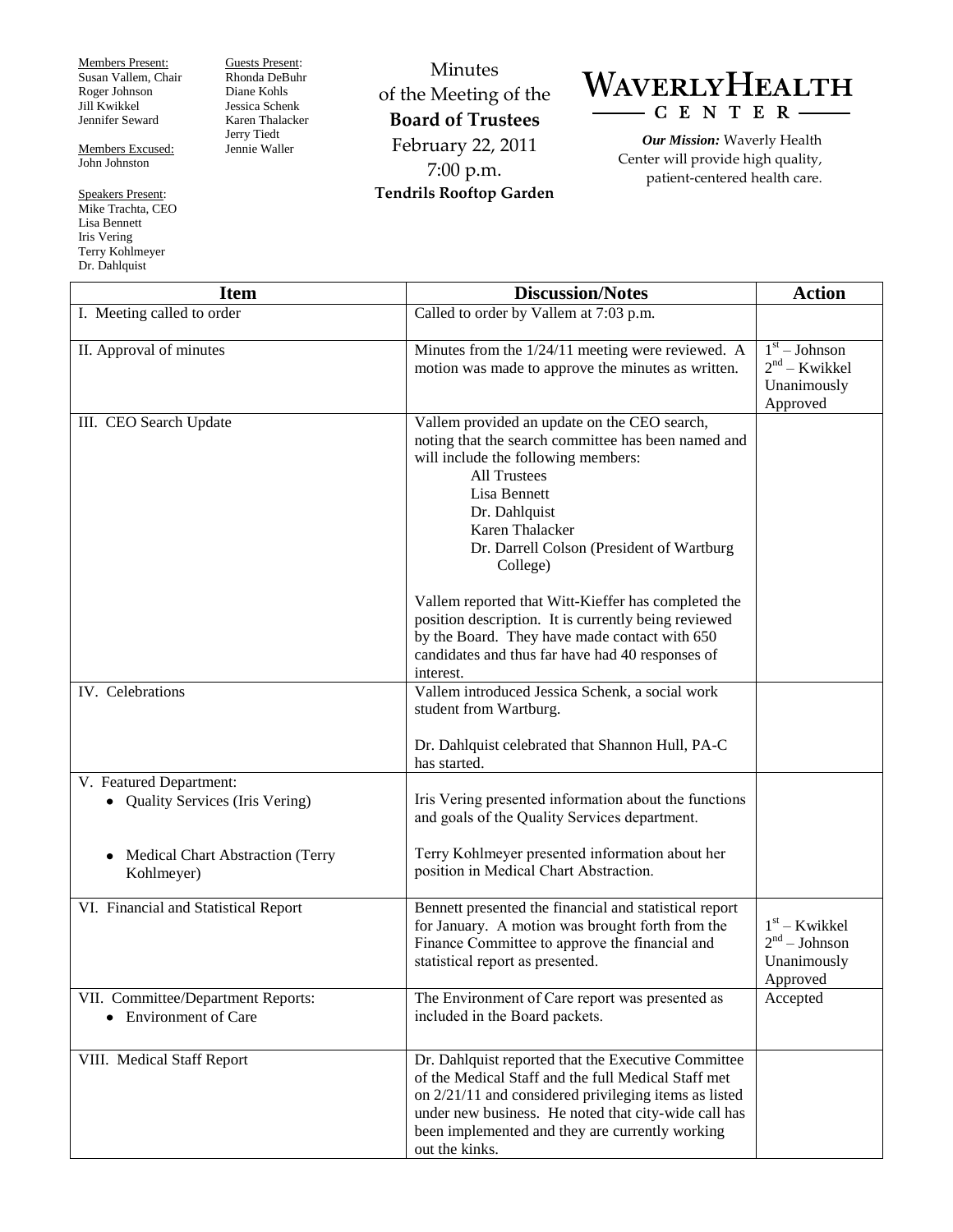| IX. C.E.O.'s Report                                                                                                             |                                                                                                                                                                                                                                                                                                                                                        |                                                   |
|---------------------------------------------------------------------------------------------------------------------------------|--------------------------------------------------------------------------------------------------------------------------------------------------------------------------------------------------------------------------------------------------------------------------------------------------------------------------------------------------------|---------------------------------------------------|
| • Medicare & Medicaid Resolution                                                                                                | Trachta presented a resolution that names the Chief<br>Executive Officer and the Chief Financial Officer as<br>authorized signatories for Medicare and Medicaid.<br>A motion was made to adopt the resolution as<br>presented.                                                                                                                         | $1st - Kwikkel$<br>$2nd - Johnson$<br>Unanimously |
| <b>Transition to Interim Administrator</b>                                                                                      | Trachta discussed the transition plan, which includes<br>Bennett assuming the role of Interim Administrator/<br>Chief Financial Officer effective March 1 <sup>st</sup> . Trachta<br>proposed March 31, 2011 as the effective date of his<br>resignation as CEO. This deviates slightly from the<br>notice required by his contract. A motion was made | Approved<br>$1st - Johnson$                       |
| Medical Staff Account Bank Resolution                                                                                           | to approve the March 31, 2011 effective date.<br>Trachta presented a resolution to name Amy Long,                                                                                                                                                                                                                                                      | $2nd - Kwikkel$<br>Unanimously<br>Approved        |
|                                                                                                                                 | Medical Staff Coordinator and Beth Havlovic,<br>Accounting Manager as authorized signatories for<br>the Medical Staff bank account. A motion was made<br>to adopt the resolution as presented.                                                                                                                                                         | $1st$ – Kwikkel<br>$2nd - Johnson$                |
| <b>Employed Provider Contracts</b>                                                                                              | Trachta presented an update on the process of<br>standardizing the employed provider contracts.<br>Discussion was held at length regarding the<br>importance of having consistent, standardized<br>agreements.                                                                                                                                         | Unanimously<br>Approved                           |
| X. Old Business<br><b>Helipad Update</b><br>$\bullet$                                                                           | Solheim reported that site preparations will be<br>starting for the Helipad causing the secondary<br>emergency exit in Tendrils to be closed for<br>approximately a month. Estimated completion date<br>for the project is May.                                                                                                                        |                                                   |
| XI. New Business                                                                                                                |                                                                                                                                                                                                                                                                                                                                                        |                                                   |
| • Request to Apply for Privileges on Medical<br>Staff:<br>· Brendan Girschek, M.D. -<br>Ophthalmology, CVMS                     | Privileging items were presented as individually<br>listed at left. All files have been reviewed by the<br>Executive Committee of the Medical Staff. The<br>Executive Committee recommends approval. A<br>motion was made to approve all privileging items as                                                                                          | $1st$ -Seward<br>2 <sup>nd</sup> – Johnson        |
| Provisional Appointments to Medical<br>٠<br>Staff:<br>• Shannon Hull, PA-C - Family Medicine,<br>Active-Ancillary, WHC          | individually considered and recommended by the<br>Executive Committee of the Medical Staff.                                                                                                                                                                                                                                                            | Unanimously<br>Approved                           |
| • Thomas Spinuzza, M.D. - Radiology,<br>Consulting, VRad<br>• Patricia Lowry, M.D. - Radiology,<br>Consulting, VRad             |                                                                                                                                                                                                                                                                                                                                                        |                                                   |
| • Marc Montella, M.D. - Radiology,<br>Consulting, VRad<br>• Sean Takeuchi, M.D. - Radiology,<br>Consulting, VRad                |                                                                                                                                                                                                                                                                                                                                                        |                                                   |
| • Rajinder Verma, M.D. - Neurology,<br><b>Consulting, Midwest Sleep Services</b><br>• Philip Lee, M.D. - Otolaryngology,        |                                                                                                                                                                                                                                                                                                                                                        |                                                   |
| Consulting, Midwest Sleep Services<br>• Sant Hayreh, MBBS - Neurology,<br>Consulting, Midwest Sleep Services                    |                                                                                                                                                                                                                                                                                                                                                        |                                                   |
| Reappointments to Medical Staff:<br>• John Zehr, M.D. - Emergency Medicine,<br>Active, WHC<br>Ahsan Maqsood, M.D. - Cardiology, |                                                                                                                                                                                                                                                                                                                                                        |                                                   |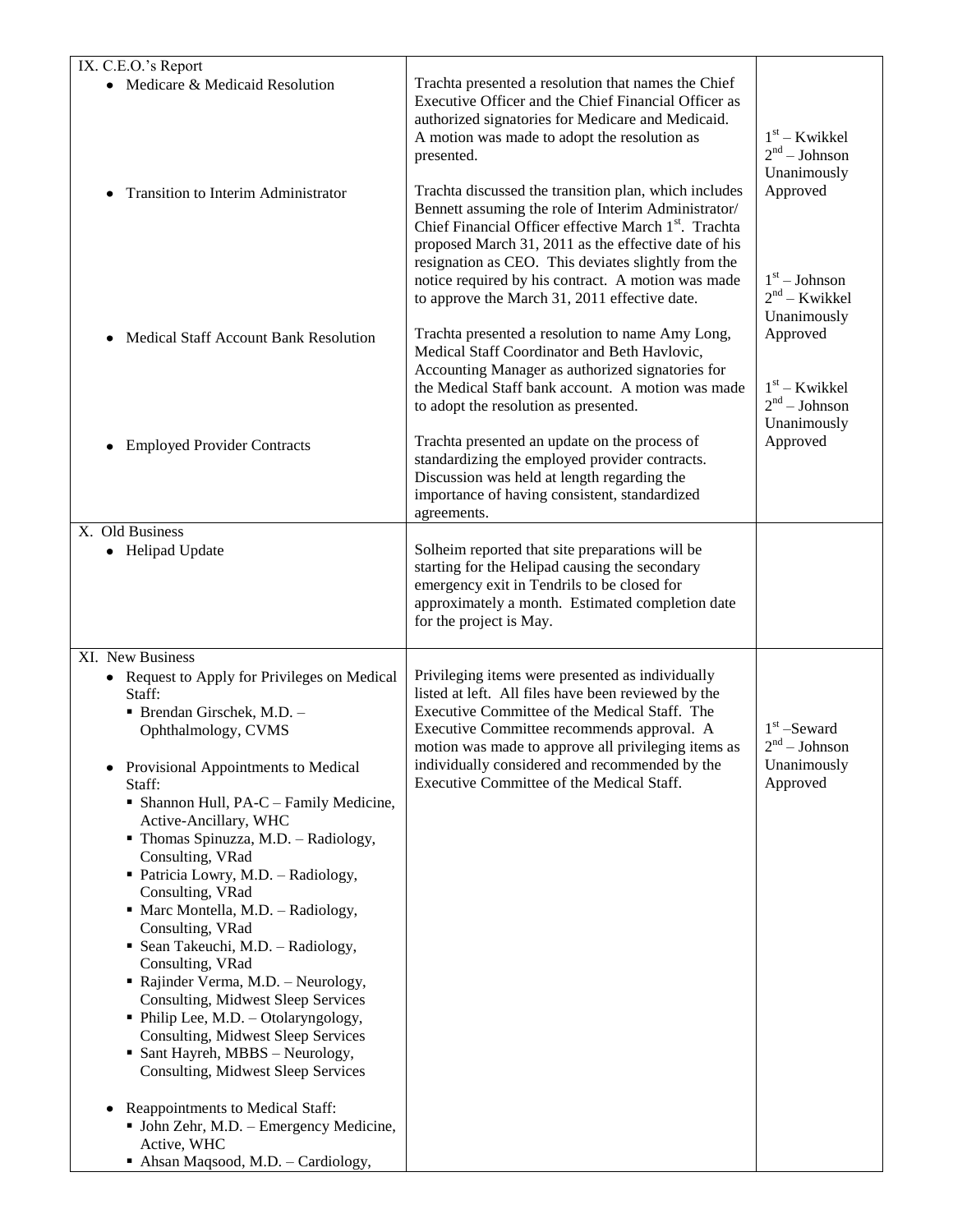| Consulting, Covenant                                                                                                                                                                                                                                                                                                                                                                                                                                                                                                            |                                                                                                                                                                                                                                                                                                                                                                                                                                          |                                                                          |
|---------------------------------------------------------------------------------------------------------------------------------------------------------------------------------------------------------------------------------------------------------------------------------------------------------------------------------------------------------------------------------------------------------------------------------------------------------------------------------------------------------------------------------|------------------------------------------------------------------------------------------------------------------------------------------------------------------------------------------------------------------------------------------------------------------------------------------------------------------------------------------------------------------------------------------------------------------------------------------|--------------------------------------------------------------------------|
| Change of Status from Provisional to<br>Regular on Medical Staff:<br>• Lee Fagre, M.D. - Family Medicine,<br>Covenant                                                                                                                                                                                                                                                                                                                                                                                                           |                                                                                                                                                                                                                                                                                                                                                                                                                                          |                                                                          |
| <b>Updated Privilege List:</b><br>• Spa Services                                                                                                                                                                                                                                                                                                                                                                                                                                                                                | Trachta presented the revised listing for Spa Services<br>Privileges as included in the Board packets. The<br>form was revised to include liposuction privileges<br>and has been reviewed and is recommended for<br>approval by the Executive Committee of the Medical<br>Staff. A motion was made to approve the revised<br>privilege listing as presented.                                                                             | $1st$ -Kwikkel<br>$2nd$ – Seward<br>Unanimously                          |
| New/Revised Policies:<br>Confidentiality of Protected Health<br>Information<br>Disposal of Protected Health<br>٠<br>Information<br>Distributing and Transporting<br>٠<br>Protected Health Information<br><b>HIPAA Record Retention</b><br>٠<br>Patient's Right to Access Protected<br>٠<br><b>Health Information</b><br>Medical Device and Implant<br>٠<br>Reporting and Tracking<br>Notice of Privacy Practices for<br>٠<br>Protected Health Information<br>Safe Injection Practices<br>٠<br>Policies & Procedures Report<br>٠ | The policy activity report and policies were<br>presented for review as included in the Board<br>packets. The policies have been reviewed by the<br>Executive Committee of the Medical Staff and are<br>recommended for approval. A motion was made to<br>approve the policy activity and the policies as listed<br>at left.                                                                                                             | Approved<br>$1st$ -Johnson<br>$2nd - Kwikkel$<br>Unanimously<br>Approved |
| <b>Updated Safety Management Plans:</b><br><b>Fire Prevention</b><br>٠<br>Hazardous Materials & Waste<br>٠<br><b>Medical Equipment</b><br>٠<br>Safety<br>٠<br>Security<br>Utilities<br>٠                                                                                                                                                                                                                                                                                                                                        | The updated safety management plans were<br>presented for review as included in the Board<br>packets. A motion was made to approve the plans as<br>presented.                                                                                                                                                                                                                                                                            | $1st$ – Kwikkel<br>$2nd$ – Seward<br>Unanimously<br>Approved             |
| <b>Finance Committee</b>                                                                                                                                                                                                                                                                                                                                                                                                                                                                                                        | Bennett reported that the Finance Committee met on<br>$2/18/11$ . Minutes from said meeting were included<br>in the Board packets.                                                                                                                                                                                                                                                                                                       |                                                                          |
| <b>Capital Requests</b><br>West Building Elevator Upgrade<br><b>Credentialing System</b>                                                                                                                                                                                                                                                                                                                                                                                                                                        | Bennett presented the following capital requests:<br>• West Building elevator upgrade to meet code<br>requirements at a cost not to exceed \$25,491<br>(budgeted at $$26,000$ )<br>• Credentialing system at a cost not to exceed<br>\$27,200 (not budgeted)<br>A motion was brought forth from the Finance<br>Committee to approve the capital requests for West<br>Building elevator upgrade and credentialing system<br>as presented. | $1st - Johnson$<br>$2nd - Kwikkel$<br>Unanimously<br>Approved            |
| <b>ED Minor Remodel</b>                                                                                                                                                                                                                                                                                                                                                                                                                                                                                                         | • ED minor remodel at a cost not to exceed<br>\$70,000 (budgeted at \$49,500). Solheim<br>presented information about the proposed<br>remodel project which would create a secure<br>locked unit and provide updates to the family<br>lounges. Due to the priority of the project and<br>the estimated cost, the capital request for                                                                                                     |                                                                          |